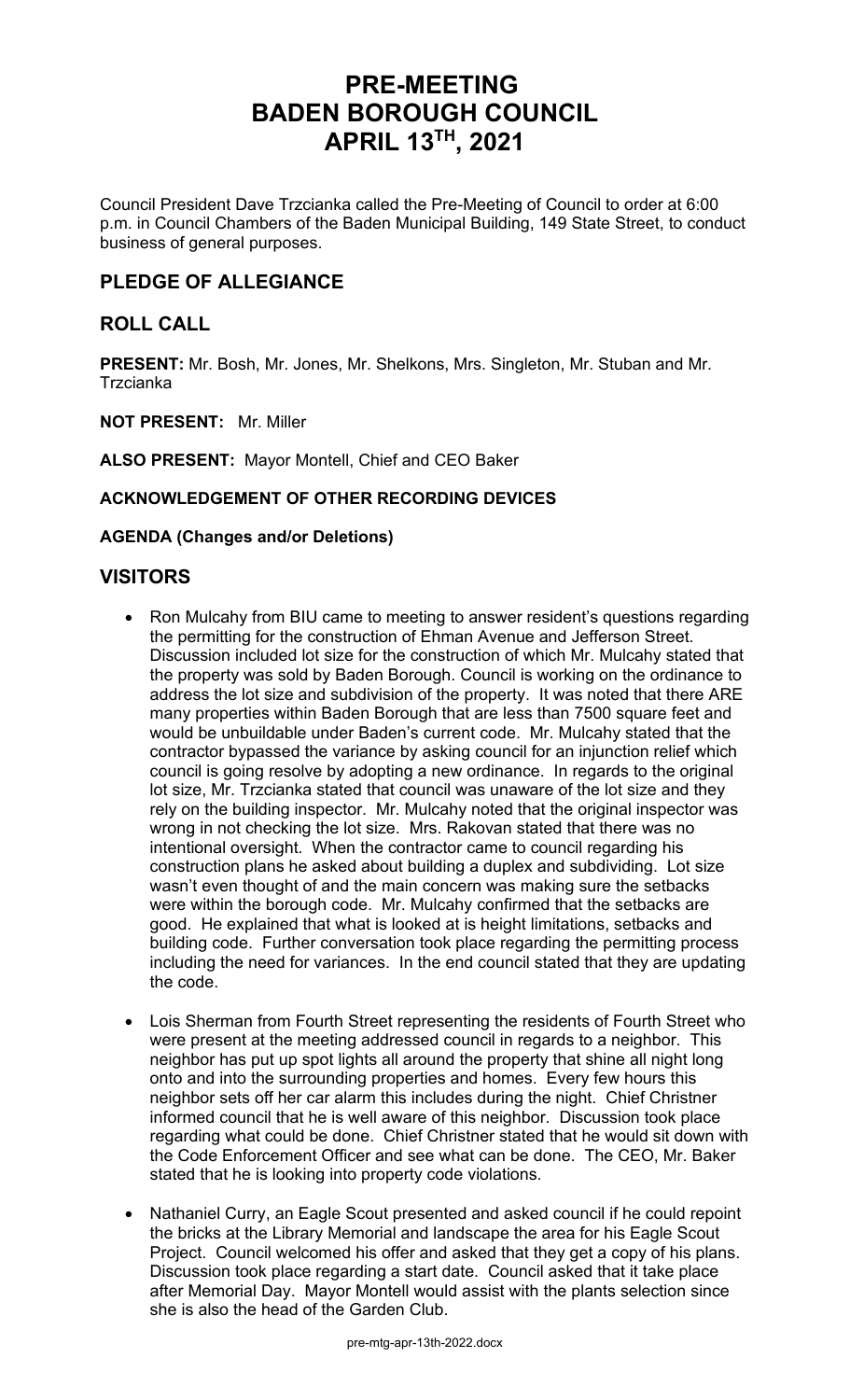# **DEPARTMENT REPORTS**

# **Manager**

### **1. Baden Properties to Sell**

No response from Habitat for Humanity. Mrs. Rakovan asked to move forward with the sale of the properties.

Mrs. Singleton stated that she spoke with Pete and he is working on figures and will be contacting Mrs. Rakovan soon.

### **2. Speed Humps/Traffic Calming**

Will install in the spring.

Discussion took place if a speed hump is still needed. Mr. Trzcianka stated that the speed hump is on hold for now.

#### **3. Theater**

Code Enforcement Officer has filed with the magistrate. Waiting for hearing date.

#### **4. Water Ordinance Update** Working with the Solicitor.

#### **5. Time Clocks**

Office and Public Works time clocks are set up. Still need to do the police department.

# **6. Phone System & Go Net Speed**

Started the process to move forward with the upgrade.

#### **7. Cameras for Water Tanks** No update.

# **8. Condominium/Row Houses**

After discussion with the attorney, he said that the ordinance should be done after the Planning Board approves the subdivision of the property.

#### **9. Library project**

There are pock marks on the concrete. Unfortunately, the blue salt that was used on the new concrete caused the pock marks. This is not an issue with the concrete.

#### **10.New Flooring**

The floor in the community room and hall area is complete. They are working on the police department.

# **11.Workers Comp and Safety Board Committee**

The first meeting will be on March 14th.

Mrs. Rakovan explained what is being required for the committee which included two members from each department to attend the monthly meetings. This would take work time away from public works and require overtime for the police department. After discussion council determined that it is not feasible to have a committee, but all safety recommendations from our inspections must be addressed.

#### **12.15 Minute Parking**

Confirming wording for signs. Ordinance will be ready for next week meeting.

# **13.SPC Regional Traffic Signal Grant**

Had a meeting last week. The goal is to advertise the bids in November. If there is enough funding they would like to include actual walk/don't walk signs.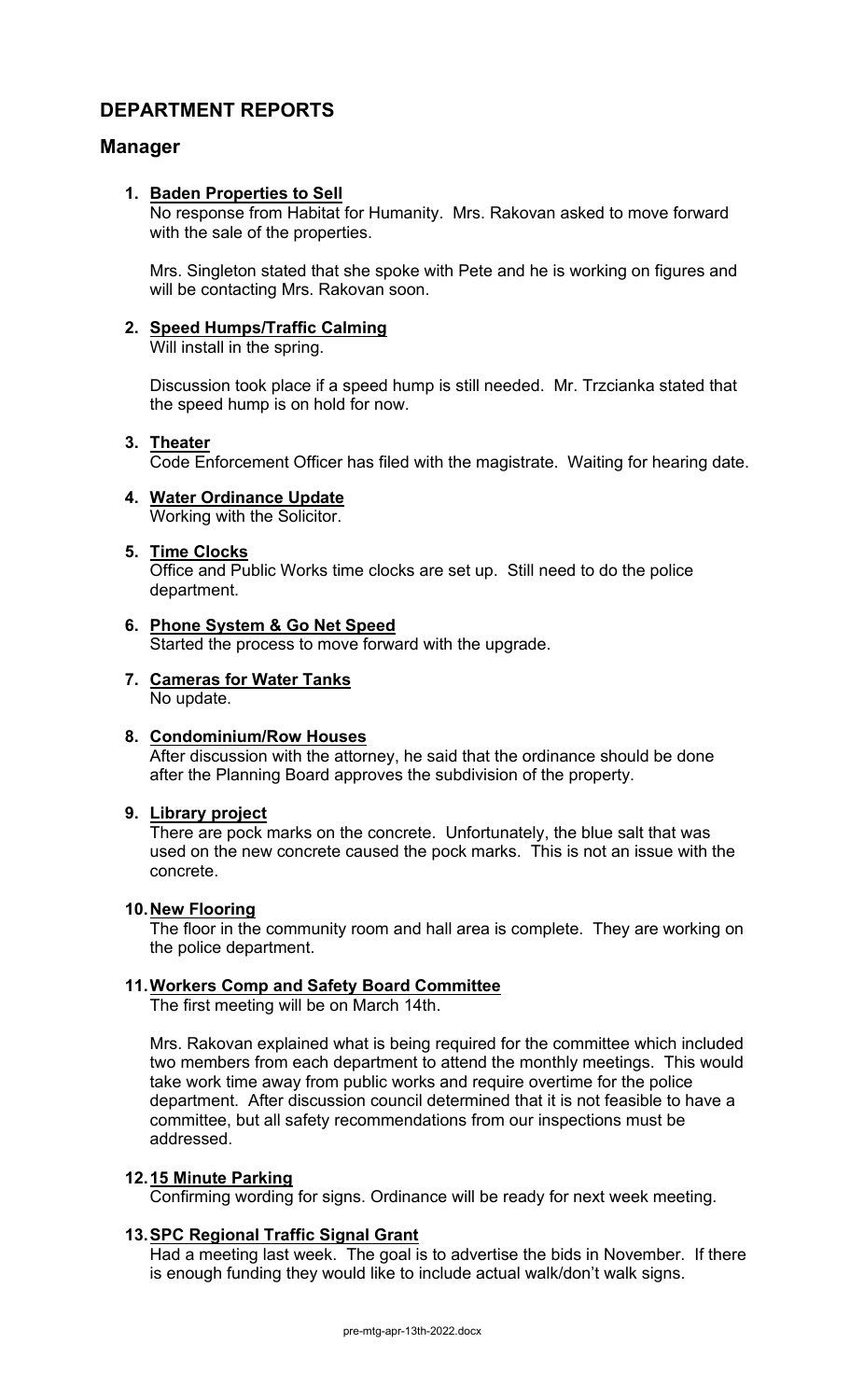# **14.Beaver County ARPA Municipal Infrastructure Grants**

Engineer is working on the spec for the inlets (storm sewers)

#### **15.Annual Water Report**

Submitted the DEP Water Permit Compliance Report. There is an increase in lost water. Foreman Josapak was notified. Some reasons for the loss of water would be the overflow of the water tanks during the time when the SCADA system was down.

#### **16.PSAB Conference**

This year's conference is May 22 -25 at Hershey Lodge. Please let the borough secretary know by next month's meeting if you plan to attend.

#### **17.County Meeting**

The Beaver County Commissioners and the Emergency Services are working together to upgrade to digital radios. Meeting will be March 16, 2022 at 2:00 PM in the Community College Dome. To be included in the project there must be representatives from the borough and a list of radio needs for the both the police and fire department. Following this meeting there will be a meeting with the commissioners regarding the reassessments of properties.

Mr. Trzcianka explained the digital radio purchase opportunity through the county. The county will pick up 80% of the cost for Motorola radios.

#### **18.CBDG Application**

Application is complete and being submitted to the county for consideration.

# **Public Works**

Not Present

# **Fire Chief**

Chief Baker stated that there were 14 calls for the month. 76 calls year to date. Twenty-five firefighters participated in 165 hours of training and staffing last month. Firefighter One training starts this week. Ladder truck will have annual ariel inspection next week. He stated that the borough's bucket truck is also due for inspection. Fire Department pickup truck has been repaired and inspected. The fire department did put together a committee to research purchasing a new truck. They are looking at a 2023 Chevy 3500 pickup truck. Total cost with outfitting it is \$56,000 that will be paid for by the Baden Fire Department. Chief Baker went over the grants that they have received and are or have applied for. They are waiting on the DCED consultant to start the fire department consolidation study. Discussion took place regarding Conway's request to supply fire service to them.

# **Code Enforcement Officer**

Chief Baker stated that he sent out the mechanical device letters and addressing complaints. The vacant property on Ehman Avenue is an issue. The police have been called to the property multiple times. It is in deplorable condition and he is trying to get contact information for the mortgage company. He is posting the property as condemned.

# **Police Chief**

Chief Christner stated that he had a meeting with Prevention Network. The new officer was trained and is working out well. The Prevention Network did ask for proof of hours worked so a copy of the officer's timesheet will be given to them each pay period.

Chief Christner addressed his concern that the state now says that part time police will need to be hired through Civil Service.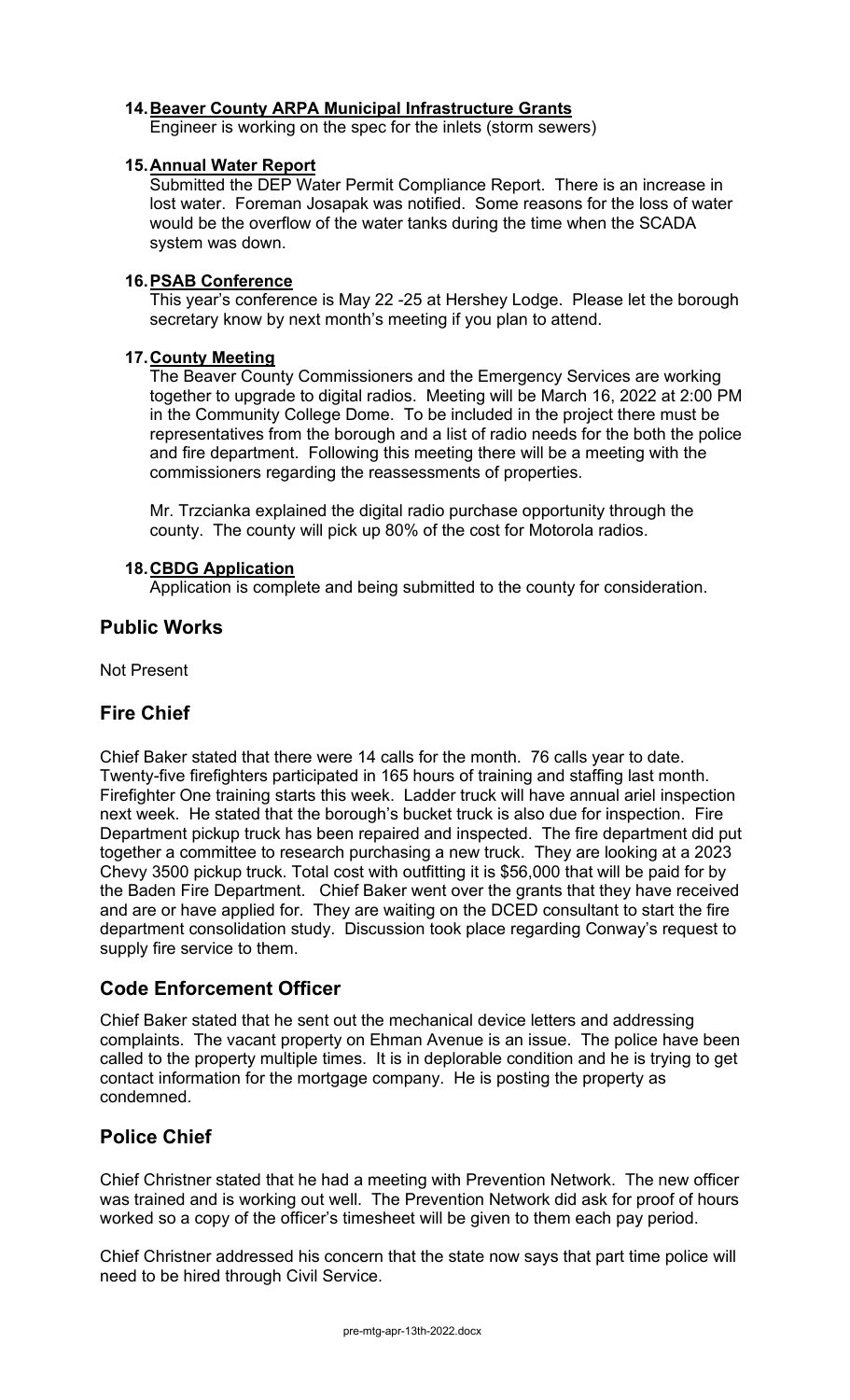Mr. Stuban asked that extra patrols be put out for traffic (speeding, stop signs, overweight vehicles,…) throughout the borough. He said more than one officer will be fine.

Mr. Stuban told Chief Christner on behalf of council to remove the tint from the police vehicle windows.

Chief Christner stated that he will put an adjusted schedule at the end of the month on clip board.

# **COMMITTEE REPORTS**

### *Finance (John Shelkons)*

| <b>General Fund Balance</b> | \$210,110 | <b>Expenses \$214,529</b> |  |
|-----------------------------|-----------|---------------------------|--|
| <b>Water Fund Balance</b>   | \$286,774 | Expenses \$89,792         |  |

Mr. Shelkons stated that everyone had a copy of the budget and it looks good.

### *Public Works, Sanitation & Municipal Authority (John Jones)*

Nothing to report.

Mr. Trzcianka commented that with all the issues with our equipment there is a company called Redfabco and the owner Ben Jones will come in and evaluate all of the borough equipment for \$65/hour.

Mr. Trzcianka also noted that after speaking to the road crew they would prefer a skid steer vs wheel loader. Discussion followed.

# *Technology, Social Media, Library & Community Relations (Joe Bosh)*

**Website** - Mr. Bosh is working on contents for the website.

**Online Water Bill Payments** – Mr. Bosh asked about accepting water bill payments online. Mr. Stuban addressed having an outside company collect water bill payments. He noted that the Municipal Authority is considering to not continue their agreement to pay \$80,000 per year for borough services.

**Library** – The camera has been installed at the door entrance and light bulbs changed by public works. They are doing the soup fundraiser this year for election day. The bench from the Women's Club has been ordered.

# *Administration & Legislation (Doug Miller)*

Not present.

#### *General Government, Building Property/Grounds, Parks & Rec (Dawn Singleton)*

**Banner Program** - Mrs. Singleton stated that they are continuing with the banner program. The double-sided package is \$145. Updated packets are in the borough office.

**Easter Egg Hunt** – Mrs. Singleton stated that the Easter Egg Hunt was this past weekend and it was a success.

**Resignations** – Rachel Neish and Julie Throckmorton resigned from the Parks and Recreation Board.

**PUC Meeting** – Mr. Shelkons stated that meeting with the PUC and Norfolk Southern will be at 1:00 on May  $12<sup>th</sup>$ .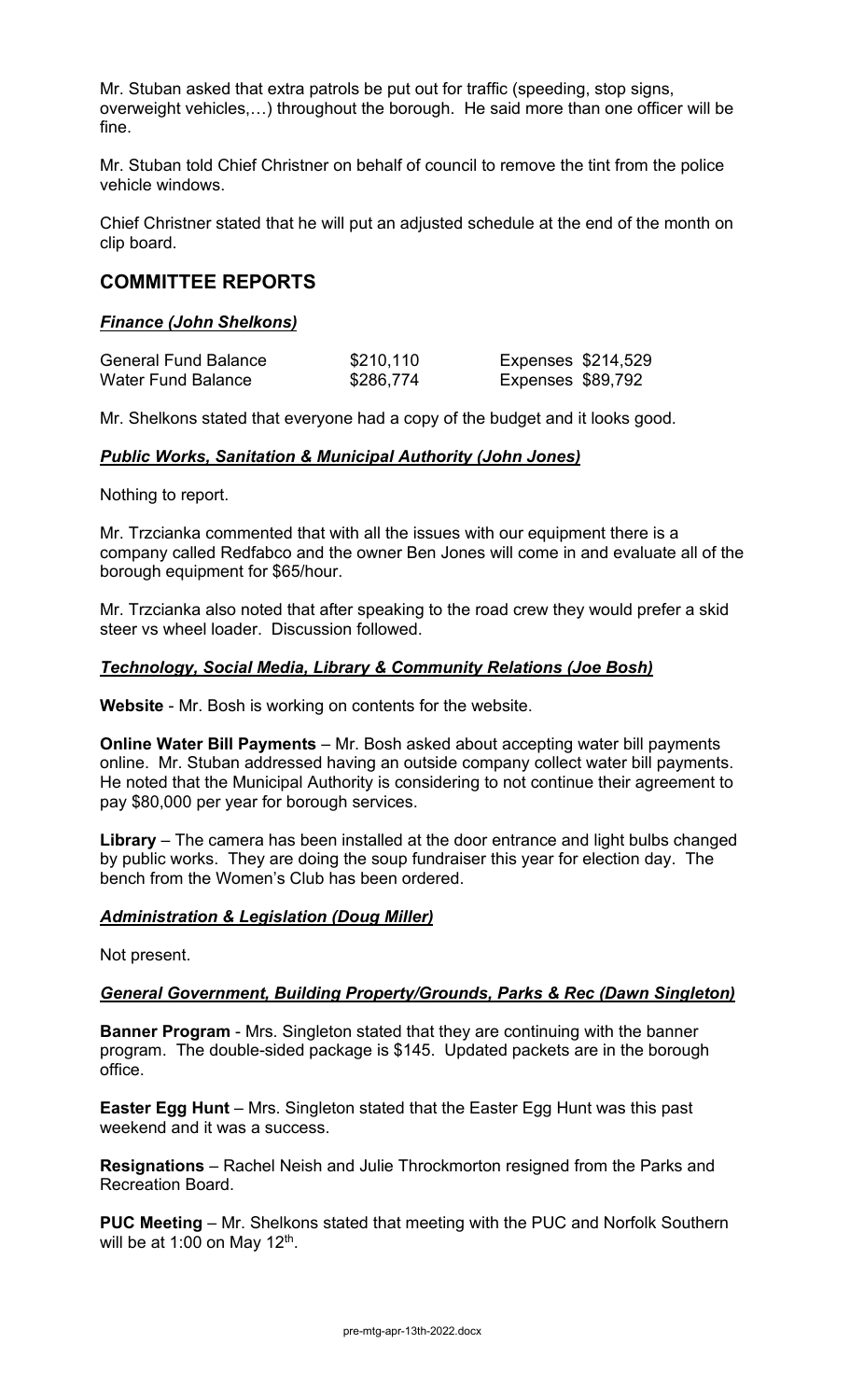**Yard Sale** – The advertisements ad requests for the yard sale will be done by the Recreation Board and any profits will go to the Recreation Board.

### *Public Safety (Michael Stuban)*

**Drinking Water Sustainability Grant –** This grant is for communities under 10,000 people. Applications will be open this summer. He would like to make a motion to have the engineer work on this grant when it becomes available.

**Decorative Pear Trees** – They are no longer permitted to be planted in Pennsylvania as they are an invasive species.

**Negotiations –** Mr. Stuban stated that both the street and office staff negotiations will be taking place in June. Council will need to prepare budgeting and items to address.

**Street Foreman** - Although not confirmed in writing the Street Foreman has told Mr. Stuban that his last day of work will be in October. If council wants to replace him we need to look at our options and start the hiring process. Discussion took place regarding qualifications for the position.

**Thank You Dinner** – Mr. Stuban was considering having the dinner on Friday, May  $20<sup>th</sup>$ .

**Police Regionalization Meeting - Mr. Stuban stated that upon consolidated budget** information the current cost to the borough would be an additional \$200,000 per year. The main reason for the large increase is that the calculations are based upon Harmony Township hourly rate of \$38/hour. More research is needed and the next meeting in May will be held in Baden.

**Incentive Program for Fire Department** – Mr. Stuban stated that he would like to bring up the incentive program for vote next week. His only stipulation is that this a yearly budgeted item and not guaranteed each year.

**Inspections of Commercial and Rental Property** - Mr. Stuban addressed charging \$50 for inspection of rental properties with three or more units and the inspection is good for two years.

**Emergency Management** – Mr. Stuban stated that the Emergency Management Coordinator will be here at 5:30 next week to go over the emergency water situation that took place with Ambridge Water Authority.

**Code Enforcement Officer** – Mr. Stuban stated that after meeting he wants to go into executive session regarding wages and duties of the newly appointed Code Enforcement Officer.

#### **MAYOR'S REPORT**

Mayor Montell stated that the American Legion has invited all of council to the Memorial Day Parade on Monday May 30<sup>th</sup>. Line up will be at 9:15AM at the Byersdale Field. Please let Mayor Montell know if you are planning to attend.

# **PRESIDENTS REPORT**

**Shed** - Mr. Trzcianka stated that a 10 x 20 cinderblock building would be \$3,500. He is working on prices for concrete, truces, shingles and metal roofing. He thinks the price should be under \$10,000.

**Properties that need looked at by the CEO** – Mr. Trzcianka asked about the property next to the pump house on State Street that is falling apart. Mrs. Singleton asked about a wall that is falling by her house. Chief Baker stated that he would look into both properties.